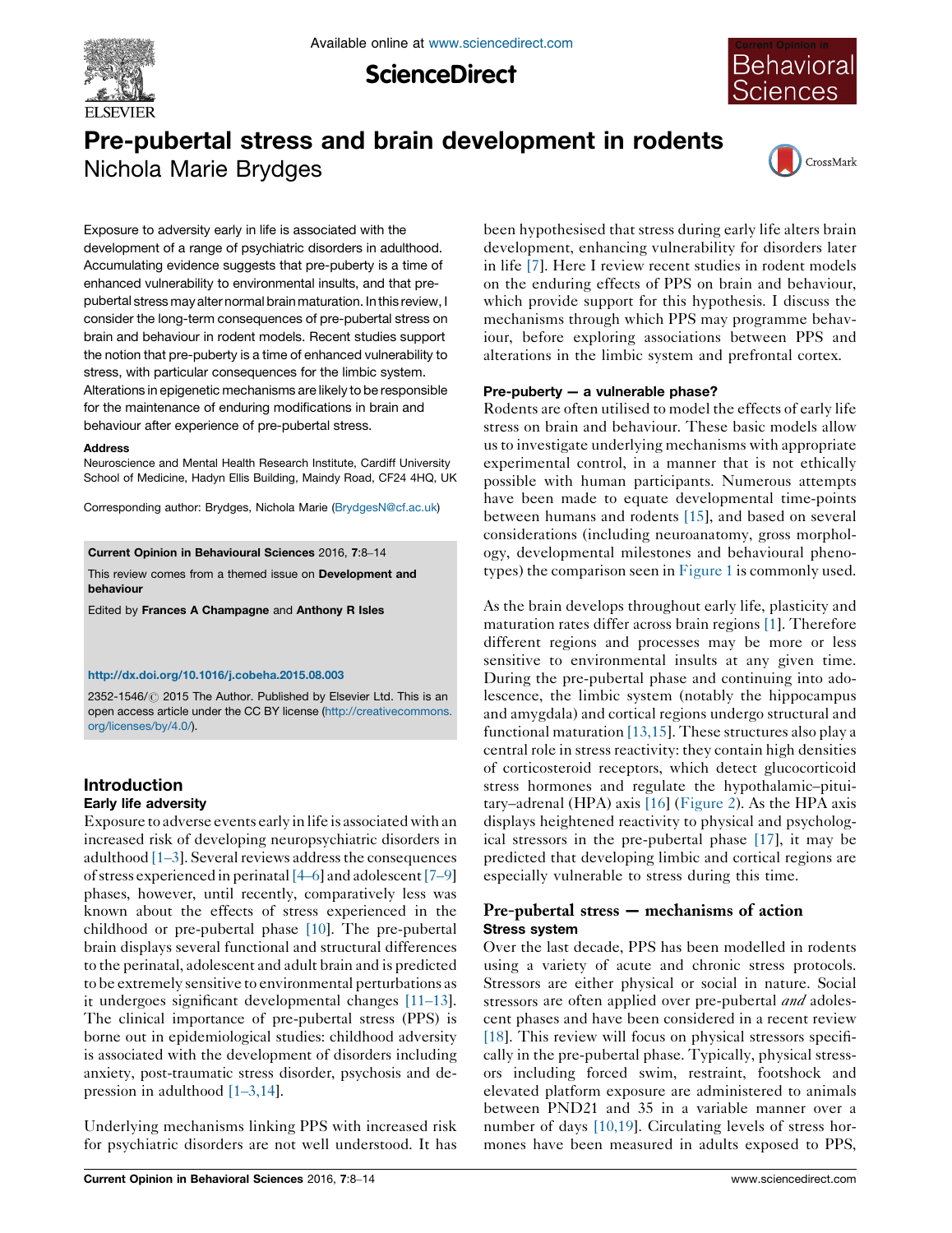<span id="page-1-0"></span>

Figure 2



Stress and the limbic system. Physical and psychological events (or 'stressors') can disturb homeostasis, resulting in adaptive physiological and behavioural responses. Stressors may be negative or positive in nature. A major effector of the stress response is the hypothalamic–pituitary adrenal (HPA) axis. Perception of stress causes release of corticotrophin-releasing hormone (CRH) and arginine vasopressin (AVP) from the paraventricular nucleus (PVN) of the hypothalamus. This results in release of adrenocorticotrophic hormone (ACTH) from the anterior pituitary into the blood system, which promotes synthesis and secretion of glucocorticoid stress hormones (mainly cortisol in humans, corticosterone in rats) from the adrenal cortex. These circulating hormones cross the blood brain barrier and are detected throughout the limbic system by mineralocorticoid and glucocoritcoid corticosteroid receptors. The corticosteroid receptors in the limbic system contribute to a number of cognitive and affective behaviours. In a healthy system, responses are effectively terminated once the stressor is removed. Excessive or prolonged activation of stress responses early in life may interfere with normal limbic system development, leaving individuals vulnerable to psychiatric disorders [\[2,16,23,73](#page-4-0)].

with equivocal results [\[20](#page-4-0)]. Animals exposed to forced swim, elevated platform and restraint stress between PND27 and 29 displayed increased basal corticosterone levels as adults  $[21^{\bullet\bullet}]$  $[21^{\bullet\bullet}]$ , whereas those exposed to footshock, cat odour and forced swim over PND23–28 did not [\[20](#page-4-0)]. However, these animals did show a flattening of circadian rhythm of adrenocorticotrophic hormone (ACTH) [\[20\]](#page-4-0). In humans, results are equally unclear, with some studies finding increased/decreased cortisol levels following childhood maltreatment, others finding no difference [\[22,23](#page-5-0)]. However, comorbidity with psychiatric disorders such as depression or anxiety or exposure to stress challenges result in altered ACTH and cortisol levels in these populations [\[24](#page-5-0)]. This is particularly apparent after administration of the dexamethasone/corticotrophin-releasing hormone (CRH) challenge test ([Figure](#page-2-0) 3) [\[22](#page-5-0)–24]. This test is widely accepted as the most sensitive measure of HPA axis dysregulation in humans, and can be applied to animals [\[25,26](#page-5-0)], but has yet to be utilised in rodent models of PPS.

One study using mice found that PPS re-programmes corticosteroid receptor expression in the hippocampus, further suggesting dysregulation of stress responses [\[27](#page-5-0)°]. Animals exposed to PPS over PND25–27 showed decreased expression of mineralocorticoid receptors (MR), and altered balance of glucocorticoid receptor (GR) to MR ratios. In agreement with these findings, male suicide victims with a history of childhood abuse display altered glucocorticoid receptor expression [\[28,29](#page-5-0)<sup>••</sup>]. Here, decreased levels of the glucocorticoid receptor (GR) NR3C1 and corresponding increases in cytosine methylation of an NR3C1 promoter were observed in the hippocampus [\[28,29](#page-5-0)<sup>••</sup>]. This suggests that sustained epigenetic modifications controlling gene expression may be responsible for maintaining alterations in the HPA axis induced by early life stress. It will be important to more fully characterise the stress system after PPS in rodent models, in particular, responses to the dexamethasone suppression/ CRH challenge should be investigated.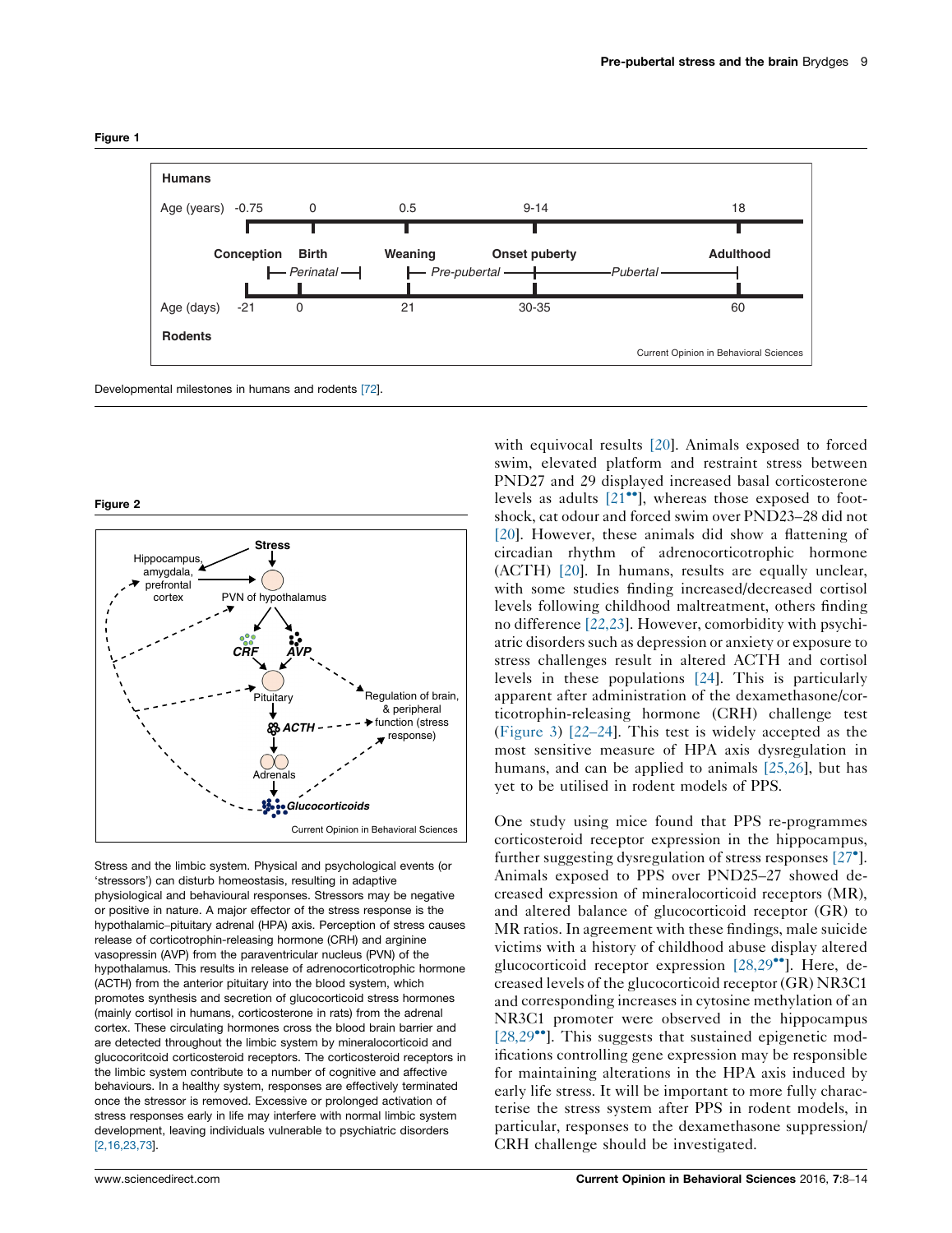<span id="page-2-0"></span>



The dexamethasone/corticotrophin-releasing hormone (CRH) challenge in (a) humans, (b) rats. Dexamethasone (a synthetic glucocorticoid) is administered, and provides a negative feedback signal to the pituitary in healthy individuals, suppressing normal diurnal adrenocorticotrophic hormone (ACTH) and cortisol/corticosterone release (the dexamethasone suppression test). To obtain a more sensitive measure of hypothalamicpituitary adrenal (HPA) axis function, CRH can be administered the following day, and in healthy individuals pre-treatment with dexamethasone prevents substantial release of cortisol/corticosterone and ACTH [\[25,26](#page-5-0)].

# **Epigenetics**

Stressful experiences are likely to programme lasting changes in brain and behaviour through epigenetic mechanisms [\[30](#page-5-0)]. Epigenetic modifications are mitotically heritable alterations in gene expression which occur without changes in the underlying DNA sequence, and result in increased or decreased gene expression [\[31\]](#page-5-0). Variation in maternal care early in life results in persistent alterations in hippocampal GR expression, and these alterations are mediated through epigenetic mechanisms [\[32,33](#page-5-0)]. In particular, modifications in DNA methylation in promoter regions and histone acetylation accompany alterations in gene expression in these models [\[32,33\]](#page-5-0). Epigenetic alterations are also found in humans exposed to childhood adversity, including repeated demonstrations of methylation changes in the GR promoter and corresponding altera-tions of GR expression [\[28,29](#page-5-0)\*[,34](#page-5-0)]. Delineating epigenetic alterations after stress is desirable as they may provide novel targets for therapeutic intervention. To date, the epigenetic consequences of physical PPS have not been explored in animal models, and should be a target of future research.

# Pre-pubertal stress — vulnerable brain regions Hippocampus

The hippocampus plays a crucial role in learning and memory processes and emotional behaviour [\[35\]](#page-5-0). In adulthood, acute stress (seconds to minutes) facilitates hippocampal dependent processes (improving learning and memory mechanisms), whereas more chronic exposure negatively impacts hippocampal structure and function [\[36\]](#page-5-0). Childhood maltreatment associates with decreased hippocampal volume in adulthood [\[37\]](#page-5-0) (but see [\[23](#page-5-0)]), and there is some evidence of impaired hippocampal function [\[38\]](#page-5-0). Exposing rats to a 4-week variable physical and social stress protocol over the pre-pubertal and pubertal phase inhibited growth in CA1, CA3 and dentate gyrus areas of the hippocampal formation [\[39](#page-5-0)]. However, the consequences of physical stressors applied solely in the pre-pubertal period on hippocampal volume are currently unknown. Regarding hippocampal function, PPS impaired performance on one type of hippocampaldependent task (contextual fear conditioning), but had no impact on another (spatial reference memory in a standard Morris Water Maze task) in male rats [\[40](#page-5-0)]. Conversely, in stressed females, contextual fear responses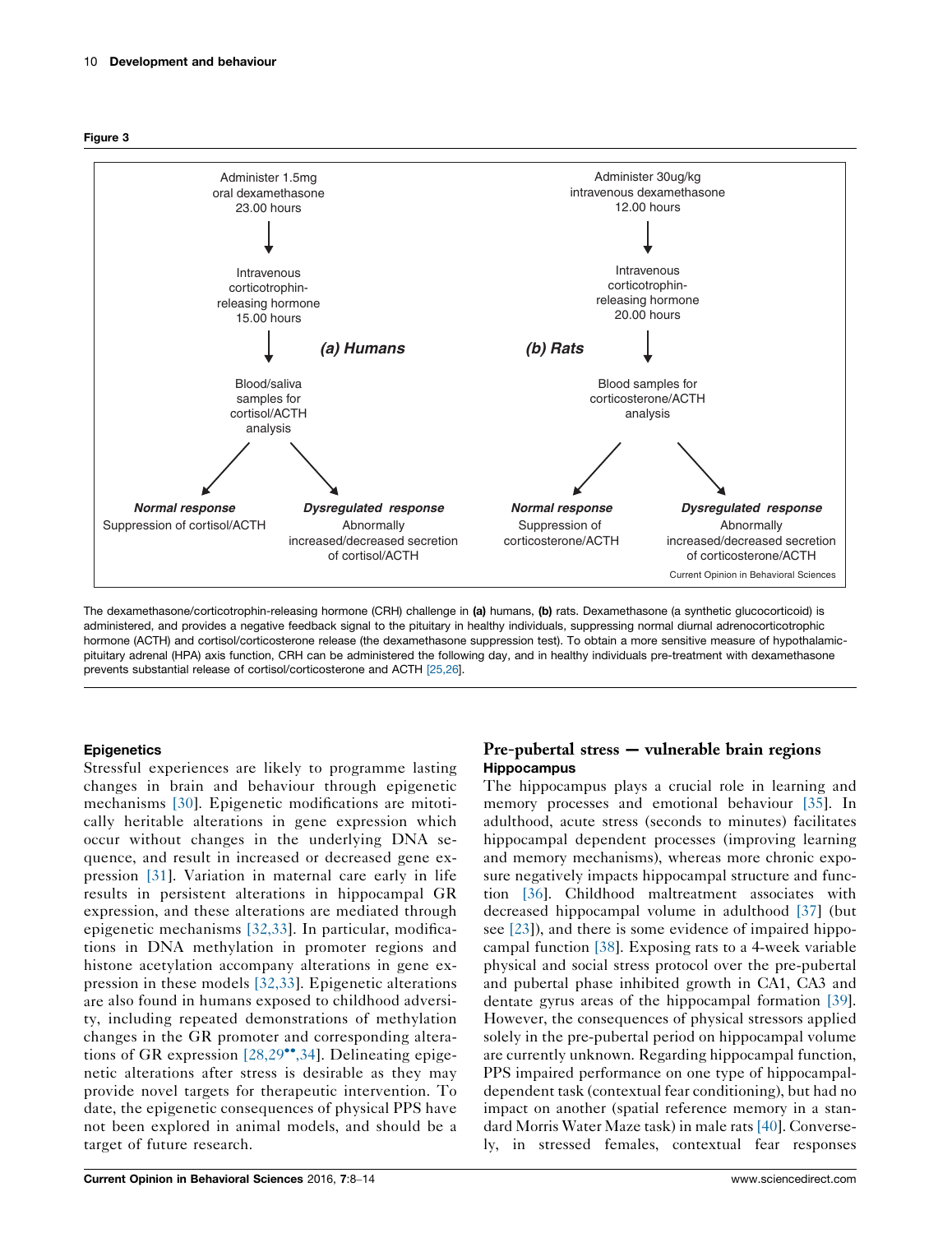Pre-pubertal stress and the brain Brydges 11

remained intact, but these animals showed superior reference memory in the Morris Water Maze task [\[40](#page-5-0)]. The hippocampal formation is structurally complex and functionally dissociable, with dorsal regions showing enhanced connectivity to cortical areas, and ventral regions to subcortical structures like the amygdala. Consequently, dorsal lesions impair performance in a range of more cognitively demanding spatial tasks (including the Morris Water Maze), whereas ventral lesions alter performance on tasks with a higher affective or emotional component, including contextual fear and elevated plus maze [\[35\]](#page-5-0). Dorsal and ventral regions of the hippocampus display divergent developmental trajectories and development is not identical for males and females [\[41](#page-5-0)]. This suggests that PPS may have specific consequences for the development of dorsal and ventral hippocampal regions, and this may differ between the sexes. A series of elegant experiments by Grigoryan et al. [\[21](#page-5-0)<sup>••</sup>] provide support for this hypothesis. Here, in males, PPS impaired and facilitated long-term potentiation (LTP) in the dorsal and ventral hippocampus respectively, through regionally al-tered noradrenergic mechanisms [\[21](#page-5-0)<sup>••</sup>]. PPS also alters GABAergic modulation of granule cells in the ventral dentate gyrus specifically through serotonergic mechanisms  $[42^{\circ}]$  $[42^{\circ}]$ . Due to the intimate associations between stress, noradrenaline and GABAergic mechanisms [\[43,44\]](#page-5-0), long-term modifications in these systems may partly underlie the altered responses to emotional challenges in adult animals exposed to PPS.

PPS also has consequences for the expression of genes implicated in risk for psychiatric disorder. Brydges et al. [\[45](#page-5-0)] found increased mRNA expression of disrupted-inschizophrenia-1 (DISC1) and decreased expression of glycogen synthase kinase beta (GSK3b) and neuregulin 1 (NRG1) (specific to the type III isoform) in the hippocampus of stressed males and females in adulthood [\[45](#page-5-0)]. These genes have independently been implicated in risk for mental disorder [\[46,47](#page-5-0)]. Interestingly, changes in DISC1 and NRG1 were observed in adolescence, 7 days after the administration of stress, whereas alterations in  $GSK3\beta$  were not apparent until adulthood [\[45](#page-5-0)]. This suggests that PPS alters expression of some genes in an acute yet sustained manner, whereas others develop over time.

# Amygdala

The amygdala facilitates the encoding of emotional memories by working in concert with other brain areas, particularly hippocampal and cortical regions [\[48](#page-5-0)]. In connection with hypothalamic regions, the amygdala is especially important for fearful and threat-related behaviours [\[49,50\]](#page-5-0). Enhanced amygdala and hypothalamic activity is observed in PPS male rats during retrieval of a cued fear memory [\[51](#page-5-0)<sup>°</sup>], suggesting that PPS intensifies cued fear responses. PPS also results in mild increases in aggression, although this effect is greatly enhanced in

animals exposed to a stress protocol extending through the pre-pubertal and pubertal periods (PND28-42) [\[52](#page-5-0)-54]. Increased aggression was associated with alterations in expression of molecular markers of excitatory and inhibitory neurotransmission (including the NR1 subunit of the N-methyl D-aspartate receptor and vesicular glutamate transporter 1, glutamic acid decarboxylase 67 and vesicular GABA transporter) in the central nucleus of the amygdala in extendedly stressed animals only, with no changes observed in PPS animals [\[52](#page-5-0)]. PPS also affects other domains of social behaviour: stressed adult males display decreased social exploration of unfamiliar adults [\[55\]](#page-6-0) and juveniles [\[56](#page-6-0)] (but see [\[52](#page-5-0)]).

The amygdala plays a central role in anxiety-like behaviour on the elevated plus maze, with inactivation producing anxiolytic effects [\[57](#page-6-0)]. PPS animals exhibit increased anxiety-like behaviour on the elevated plus maze [\[27](#page-5-0)<sup>\*</sup>[,45,55,58,59](#page-5-0)<sup>\*</sup>[,60](#page-5-0)<sup>\*</sup>]. These results mirror responses in human populations, where childhood adversity is strongly associated with the development of anxiety disorders in adulthood [\[61\]](#page-6-0). In humans, the effects of childhood adversity on amygdala structure are currently unclear [\[62](#page-6-0)]. However, altered function is observed, with increased amygdala responses to threatening stimuli [\[63\]](#page-6-0). These populations also demonstrate increased anxiety and aggression, further suggesting abnormal amygdala function [\[64,65\]](#page-6-0).

## Prefrontal cortex

Through connections with other cortical and subcortical regions, the prefrontal cortex subserves executive control, decision-making and emotion regulation [\[66](#page-6-0)]. Childhood adversity is associated with alterations in the PFC, including cortical thinning and increased grey matter [\[14,64,67](#page-4-0)]. Deficits in PFC activation and executive functioning are also observed in these populations [\[67,68\]](#page-6-0). Attentional set shifting tasks (ASST) can be used to investigate cortical function in rodents. Animals are trained to discriminate between stimuli in one domain (e.g. two distinct odours), before learning a new discrimination between either (i) stimuli in the same domain (*intra-dimensional* shift) or (ii) stimuli in another sensory domain (e.g. tactile, *extra-dimensional* shift). Using an ASST, Luo et al. [\[59](#page-6-0)<sup>°</sup>] found no evidence that PPS impaired ability on either intra-dimensional or extradimensional set shifting, and correspondingly, found no alterations in the PFC monoaminergic system (specifically, noradrenaline and 5-HT, which are involved in set shifting behaviour). However, PPS increased dopamine in the prefrontal cortex, which correlated with increased anxiety behaviour in an open field task [\[59](#page-6-0)°]. Limited data thus far suggests that PPS alters prefrontal function but this is restricted to emotional regulation. Indeed, PPS involving early weaning and 12 days of variable stress produced anxiety-like behaviours, decreased neuronal activity in the medial PFC, increased activity in the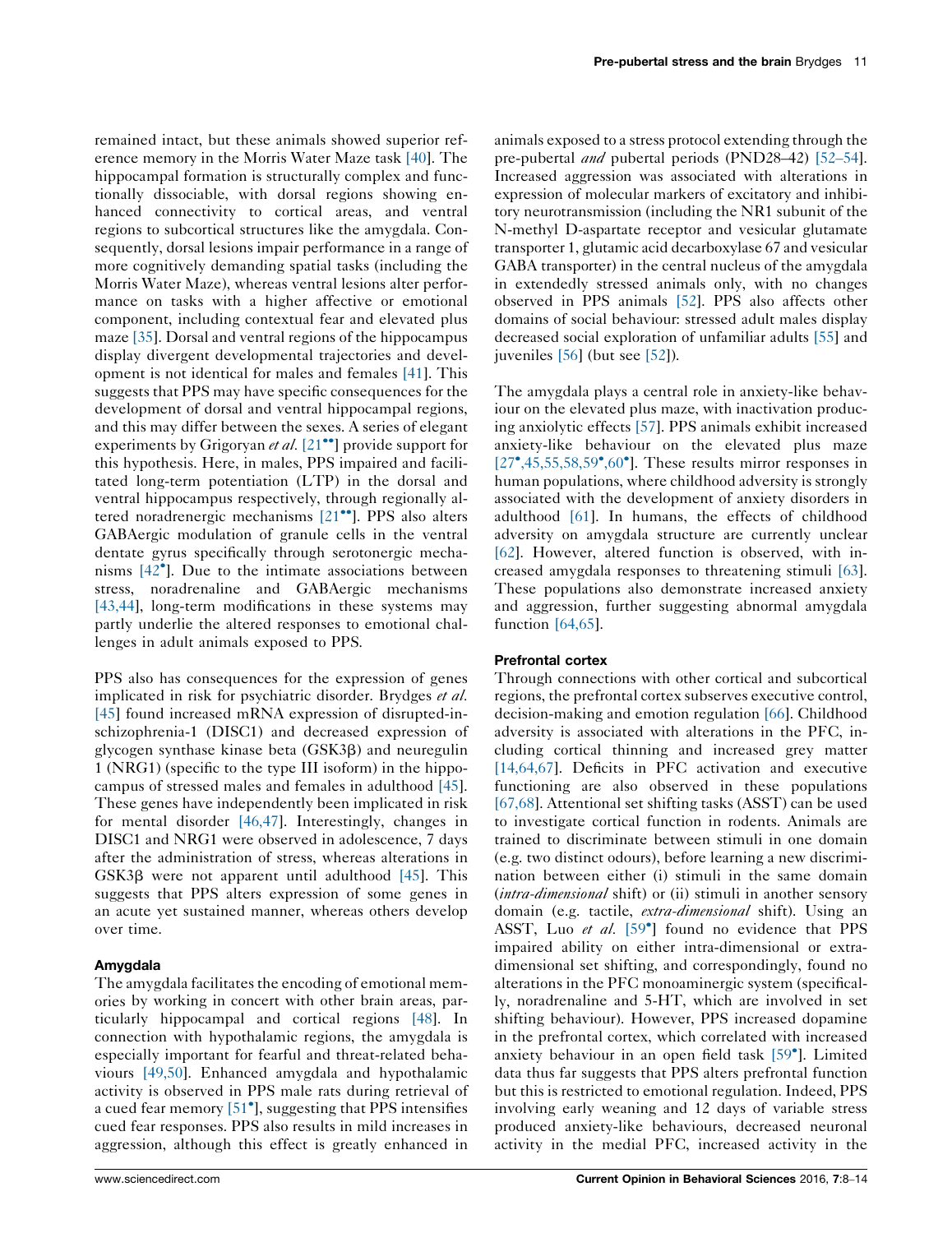<span id="page-4-0"></span>amygdala, and produced longer excitatory latencies in mPFC neurons after amygdala stimulation [\[60](#page-6-0)°]. As the prefrontal cortex exerts an inhibitory influence on the amygdala, dysfunction in this circuitry after PPS is consistent with the enhanced anxiety phenotype observed in PPS models. Further studies are needed to confirm this.

# Sex differences

Although previous research in animal models of PPS has included females as well as males [10,19], the majority of studies reviewed here have focussed on male animals. When explored, sex differences are often found in response to PPS, including divergent responses in hippocampal-dependent behaviour and perseveration [10,19,40,71]. Sex differences exist in the age of onset, prevalence and symptomatology of many neuropsychiatric disorders [\[69,70\]](#page-6-0). This is perhaps not surprising when we consider that several brain regions display sex differences in development [\[70](#page-6-0)]. Future studies should address this issue, and strive to include females whenever possible.

# **Conclusion**

Hippocampal, amygdaloidal and cortical regions work together to integrate information and produce appropriate behavioural responses. Due to their central role in stress reactivity and developmental progression throughout childhood, they are predicted to be extremely vulnerable PPS. This is especially true when coupled with the fact that pre-puberty is a time of enhanced reactivity to stress. Building on a body of research over the last decade [10], recent work in animal models of PPS provides further support for this hypothesis, and demonstrates that PPS induces alterations throughout the limbic system. Whether these alterations constitute adaptation, with early-life stressors programming resilience to adversity later in life, or simply dysfunction and increased risk for neuropsychiatric disorder, remains to be unravelled. Future studies should focus on elucidating the precise neurobiological mechanisms responsible for behavioural and molecular alterations after PPS, and special attention should be given to potential epigenetic mechanisms. Increasing our understanding of the biological mechanisms linking early-life stress with increased risk for psychiatric disorders will enable the development of targeted interventions in clinical populations with a history of childhood adversity.

# Conflict of interest statement

Nothing declared.

# Acknowledgements

This research was supported by a Neuroscience and Mental Health Research Institute Fellowship from Cardiff University. I wish to acknowledge Professor Jeremy Hall and Dr Kerrie Thomas (Cardiff University) for proof reading and advice on the manuscript.

## References

- 1. Heim C, Binder EB: Current [research](http://refhub.elsevier.com/S2352-1546(15)00109-6/sbref0370) trends in early life stress and [depression:](http://refhub.elsevier.com/S2352-1546(15)00109-6/sbref0370) review of human studies on sensitive periods, gene–[environment](http://refhub.elsevier.com/S2352-1546(15)00109-6/sbref0370) interactions, and epigenetics. Exp Neurol 2012, 233[:102-111.](http://refhub.elsevier.com/S2352-1546(15)00109-6/sbref0370)
- 2. Bale TL, Baram TZ, Brown AS, [Goldstein](http://refhub.elsevier.com/S2352-1546(15)00109-6/sbref0375) JM, Insel TR, [McCarthy](http://refhub.elsevier.com/S2352-1546(15)00109-6/sbref0375) MM, Nemeroff CB, Reyes TM, Simerly RB, Susser ES et al.: Early life programming and [neurodevelopmental](http://refhub.elsevier.com/S2352-1546(15)00109-6/sbref0375) disorders. Biol [Psychiatry](http://refhub.elsevier.com/S2352-1546(15)00109-6/sbref0375) 2010, 68:314-319.
- 3. Patchev AV, [Rodrigues](http://refhub.elsevier.com/S2352-1546(15)00109-6/sbref0380) AJ, Sousa N, Spengler D, Almeida OFX: The future is now: early life events preset adult [behaviour](http://refhub.elsevier.com/S2352-1546(15)00109-6/sbref0380). Acta Physiol 2014, 210[:46-57.](http://refhub.elsevier.com/S2352-1546(15)00109-6/sbref0380)
- 4. Glover V: Prenatal stress and the origins of [psychopathology:](http://refhub.elsevier.com/S2352-1546(15)00109-6/sbref0385) an [evolutionary](http://refhub.elsevier.com/S2352-1546(15)00109-6/sbref0385) perspective. J Child Psychol Psychiatry 2011, 52[:356-367.](http://refhub.elsevier.com/S2352-1546(15)00109-6/sbref0385)
- 5. Luoni A, Richetto J, Racagni G, Molteni R: The [long-term](http://refhub.elsevier.com/S2352-1546(15)00109-6/sbref0390) impact of early adversities on [psychiatric](http://refhub.elsevier.com/S2352-1546(15)00109-6/sbref0390) disorders: focus on neuronal plasticity. Curr Pharma Design 2015, 21[:1388-1395.](http://refhub.elsevier.com/S2352-1546(15)00109-6/sbref0390)
- 6. Nishi M, [Horii-Hayashi](http://refhub.elsevier.com/S2352-1546(15)00109-6/sbref0395) N, Sasagawa T: Effects of early life adverse experiences on the brain: [implications](http://refhub.elsevier.com/S2352-1546(15)00109-6/sbref0395) from maternal [separation](http://refhub.elsevier.com/S2352-1546(15)00109-6/sbref0395) models in rodents. Front Neurosci 2014, 8:6.
- 7. Eiland L, Romeo RD: Stress and the developing [adolescent](http://refhub.elsevier.com/S2352-1546(15)00109-6/sbref0400) brain. [Neuroscience](http://refhub.elsevier.com/S2352-1546(15)00109-6/sbref0400) 2013, 249:162-171.
- Burke AR, Miczek KA: Stress in [adolescence](http://refhub.elsevier.com/S2352-1546(15)00109-6/sbref0405) and drugs of abuse in rodent models: role of [dopamine](http://refhub.elsevier.com/S2352-1546(15)00109-6/sbref0405) CRF, and HPA axis. [Psychopharmacology](http://refhub.elsevier.com/S2352-1546(15)00109-6/sbref0405) 2014, 231:1557-1580.
- 9. Hollis F, Isgor C, Kabbaj M: The [consequences](http://refhub.elsevier.com/S2352-1546(15)00109-6/sbref0410) of adolescent chronic [unpredictable](http://refhub.elsevier.com/S2352-1546(15)00109-6/sbref0410) stress exposure on brain and behavior. [Neuroscience](http://refhub.elsevier.com/S2352-1546(15)00109-6/sbref0410) 2013, 249:232-241.
- 10. Horovitz O, Tsoory MM, Hall J, [Jacobson-Pick](http://refhub.elsevier.com/S2352-1546(15)00109-6/sbref0415) S, Richter-Levin G: [Post-weaning](http://refhub.elsevier.com/S2352-1546(15)00109-6/sbref0415) to pre-pubertal ('juvenile') stress: a model of induced [predisposition](http://refhub.elsevier.com/S2352-1546(15)00109-6/sbref0415) to stress-related disorders. [Neuroendocrinology](http://refhub.elsevier.com/S2352-1546(15)00109-6/sbref0415) 2012, 95:56-64.
- 11. Hedman AM, van Haren NEM, [Schnack](http://refhub.elsevier.com/S2352-1546(15)00109-6/sbref0420) HG, Kahn RS, Pol HEH: Human brain [changes](http://refhub.elsevier.com/S2352-1546(15)00109-6/sbref0420) across the life span: a review of **56 [longitudinal](http://refhub.elsevier.com/S2352-1546(15)00109-6/sbref0420) magnetic resonance imaging studies**. Hum<br>Brain Mapp 2012, **33**[:1987-2002.](http://refhub.elsevier.com/S2352-1546(15)00109-6/sbref0420)
- 12. Uematsu A, Matsui M, Tanaka C, [Takahashi](http://refhub.elsevier.com/S2352-1546(15)00109-6/sbref0425) T, Noguchi K, Suzuki M, Nishijo H: [Developmental](http://refhub.elsevier.com/S2352-1546(15)00109-6/sbref0425) trajectories of amygdala and [hippocampus](http://refhub.elsevier.com/S2352-1546(15)00109-6/sbref0425) from infancy to early adulthood in healthy [individuals](http://refhub.elsevier.com/S2352-1546(15)00109-6/sbref0425). Plos One 2012:7.
- 13. Toga AW, Thompson PM, Sowell ER: Mapping brain [maturation](http://refhub.elsevier.com/S2352-1546(15)00109-6/sbref0430). Trends Neurosci 2006, 29[:148-159.](http://refhub.elsevier.com/S2352-1546(15)00109-6/sbref0430)
- 14. McCrory E, De Brito SA, Viding R E.: The link [between](http://refhub.elsevier.com/S2352-1546(15)00109-6/sbref0435) child abuse and [psychopathology:](http://refhub.elsevier.com/S2352-1546(15)00109-6/sbref0435) a review of neurobiological and genetic research. J R Soc Med [2012:105.](http://refhub.elsevier.com/S2352-1546(15)00109-6/sbref0435)
- Semple BD, [Blomgren](http://refhub.elsevier.com/S2352-1546(15)00109-6/sbref0440) K, Gimlin K, Ferriero DM, Noble-Haeusslein LJ: Brain [development](http://refhub.elsevier.com/S2352-1546(15)00109-6/sbref0440) in rodents and humans: identifying [benchmarks](http://refhub.elsevier.com/S2352-1546(15)00109-6/sbref0440) of maturation and vulnerability to injury across species. Progr [Neurobiol](http://refhub.elsevier.com/S2352-1546(15)00109-6/sbref0440) 2013, 106:1-16.
- 16. Herman JP, Cullinan WE: [Neurocircuitry](http://refhub.elsevier.com/S2352-1546(15)00109-6/sbref0445) of stress: central control of the [hypothalamo-pituitary-adrenocortical](http://refhub.elsevier.com/S2352-1546(15)00109-6/sbref0445) axis. Trends [Neurosci](http://refhub.elsevier.com/S2352-1546(15)00109-6/sbref0445) 1997, 20:78-84.
- 17. Klein ZA, Romeo RD: Changes in [hypothalamic](http://refhub.elsevier.com/S2352-1546(15)00109-6/sbref0450)-pituitary adrenal stress [responsiveness](http://refhub.elsevier.com/S2352-1546(15)00109-6/sbref0450) before and after puberty in rats. [Hormones](http://refhub.elsevier.com/S2352-1546(15)00109-6/sbref0450) Behavior 2013, 64:357-363.
- 18. McCormick CM, Green MR: From the stressed [adolescent](http://refhub.elsevier.com/S2352-1546(15)00109-6/sbref0455) to the anxious and depressed adult: [investigations](http://refhub.elsevier.com/S2352-1546(15)00109-6/sbref0455) in rodent models. [Neuroscience](http://refhub.elsevier.com/S2352-1546(15)00109-6/sbref0455) 2013, 249:242-257.
- 19. Horovitz O, Tsoory MM, Yovell Y, [Richter-Levin](http://refhub.elsevier.com/S2352-1546(15)00109-6/sbref0460) G: A rat model of pre-puberty (juvenile) [stress-induced](http://refhub.elsevier.com/S2352-1546(15)00109-6/sbref0460) predisposition to stressrelated disorders: sex similarities and sex [differences](http://refhub.elsevier.com/S2352-1546(15)00109-6/sbref0460) in effects and [symptoms](http://refhub.elsevier.com/S2352-1546(15)00109-6/sbref0460). World J Biol Psychiatry 2014, 15:36-48.
- 20. Fuentes S, Carrasco J, Armario A, Nadal R: [Behavioral](http://refhub.elsevier.com/S2352-1546(15)00109-6/sbref0465) and [neuroendocrine](http://refhub.elsevier.com/S2352-1546(15)00109-6/sbref0465) consequences of juvenile stress combined with adult [immobilization](http://refhub.elsevier.com/S2352-1546(15)00109-6/sbref0465) in male rats. Hormones Behav 2014, 66[:475-486.](http://refhub.elsevier.com/S2352-1546(15)00109-6/sbref0465)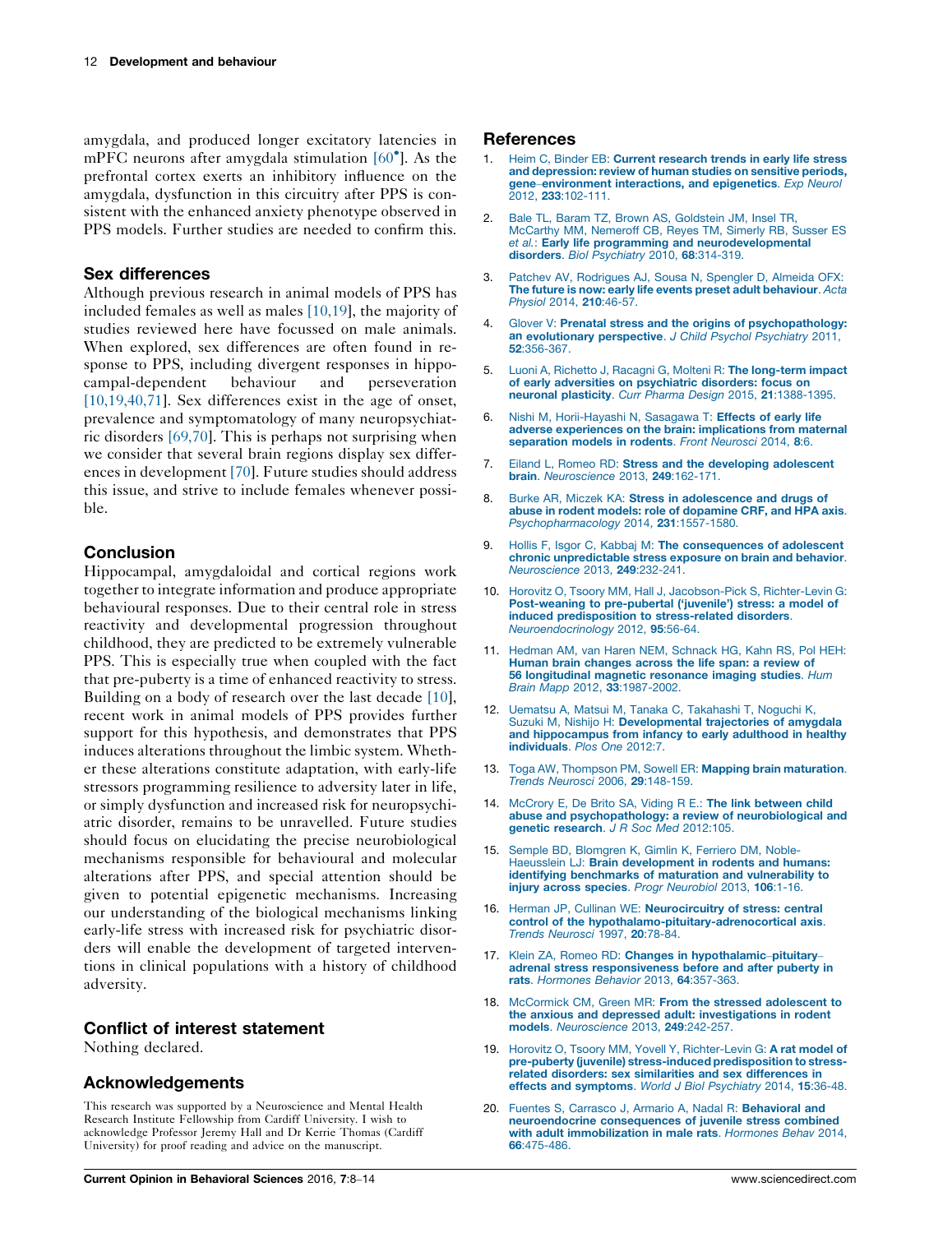- <span id="page-5-0"></span>21. Grigoryan G, Ardi Z, Albrecht A, [Richter-Levin](http://refhub.elsevier.com/S2352-1546(15)00109-6/sbref0470) G, Segal M:
- $\bullet$ -Juvenile stress alters LTP in ventral [hippocampal](http://refhub.elsevier.com/S2352-1546(15)00109-6/sbref0470) slices: involvement of [noradrenergic](http://refhub.elsevier.com/S2352-1546(15)00109-6/sbref0470) mechanisms. Behav Brain Res 2015, 278[:559-562.](http://refhub.elsevier.com/S2352-1546(15)00109-6/sbref0470)

This study highlights the differential impact of pre-pubertal stress on dorsal versus ventral hippocampus.

- 22. Hulme PA: Childhood sexual abuse, HPA axis [regulation,](http://refhub.elsevier.com/S2352-1546(15)00109-6/sbref0475) and mental health: an [integrative](http://refhub.elsevier.com/S2352-1546(15)00109-6/sbref0475) review. Western J Nursing Res 2011, 33[:1069-1097.](http://refhub.elsevier.com/S2352-1546(15)00109-6/sbref0475)
- 23. Frodl T, O'Keane V: How does the brain deal with [cumulative](http://refhub.elsevier.com/S2352-1546(15)00109-6/sbref0480) stress? A review with focus on [developmental](http://refhub.elsevier.com/S2352-1546(15)00109-6/sbref0480) stress, HPA axis function and [hippocampal](http://refhub.elsevier.com/S2352-1546(15)00109-6/sbref0480) structure in humans. Neurobiol Dis 2013, 52[:24-37.](http://refhub.elsevier.com/S2352-1546(15)00109-6/sbref0480)
- 24. Baes CV, Tofoli SMD, Martins CMS, Juruena MF: [Assessment](http://refhub.elsevier.com/S2352-1546(15)00109-6/sbref0485) of the [hypothalamic](http://refhub.elsevier.com/S2352-1546(15)00109-6/sbref0485)–pituitary–adrenal axis activity: glucocorticoid receptor and [mineralocorticoid](http://refhub.elsevier.com/S2352-1546(15)00109-6/sbref0485) receptor function in [depression](http://refhub.elsevier.com/S2352-1546(15)00109-6/sbref0485) with early life stress — a systematic review. Acta [Neuropsych](http://refhub.elsevier.com/S2352-1546(15)00109-6/sbref0485) 2012, 24:4-15.
- 25. Hatzinger M, Reul J, Landgraf R, Holsboer F, [Neumann](http://refhub.elsevier.com/S2352-1546(15)00109-6/sbref0490) I: Combined [dexamethasone/CRH](http://refhub.elsevier.com/S2352-1546(15)00109-6/sbref0490) test in rats: hypothalamo[pituitary-adrenocortical](http://refhub.elsevier.com/S2352-1546(15)00109-6/sbref0490) system alterations in aging. [Neuroendocrinology](http://refhub.elsevier.com/S2352-1546(15)00109-6/sbref0490) 1996, 64:349-356.
- 26. Heuser I, [Yassouridis](http://refhub.elsevier.com/S2352-1546(15)00109-6/sbref0495) A, Holsboer F: The combined [dexamethasone](http://refhub.elsevier.com/S2352-1546(15)00109-6/sbref0495) CRH test — a refined laboratory test for [psychiatric](http://refhub.elsevier.com/S2352-1546(15)00109-6/sbref0495) disorders. J Psychiatric Res 1994, 28:341-356.
- 27. [Brydges](http://refhub.elsevier.com/S2352-1546(15)00109-6/sbref0500) NM, Jin R, Seckl J, Holmes MC, Drake AJ, Hall J:  $\bullet$ Juvenile stress enhances anxiety and alters [corticosteroid](http://refhub.elsevier.com/S2352-1546(15)00109-6/sbref0500)

receptor [expression](http://refhub.elsevier.com/S2352-1546(15)00109-6/sbref0500) in adulthood. Brain Behav 2014, 4:4-13. Using a mouse model, the authors demonstrates dysregulation in the corticosteroid receptor system of the hippocampus after pre-pubertal stress.

- 28. [McGowan](http://refhub.elsevier.com/S2352-1546(15)00109-6/sbref0505) PO, Sasaki A, D'Alessio AC, Dymov S, Labonte B, Szyf M, Turecki G, Meaney MJ: [Epigenetic](http://refhub.elsevier.com/S2352-1546(15)00109-6/sbref0505) regulation of the [glucocorticoid](http://refhub.elsevier.com/S2352-1546(15)00109-6/sbref0505) receptor in human brain associates with [childhood](http://refhub.elsevier.com/S2352-1546(15)00109-6/sbref0505) abuse. Nat Neurosci 2009, 12:342-348.
- 29. Labonte B, Yerko V, Gross J, [Mechawar](http://refhub.elsevier.com/S2352-1546(15)00109-6/sbref0510) N, Meaney MJ, Szyf M,
- $\bullet$  $\bullet$ Turecki G: Differential [glucocorticoid](http://refhub.elsevier.com/S2352-1546(15)00109-6/sbref0510) receptor exon 1(B)1C and 1(H) expression and [methylation](http://refhub.elsevier.com/S2352-1546(15)00109-6/sbref0510) in suicide completers with a history of [childhood](http://refhub.elsevier.com/S2352-1546(15)00109-6/sbref0510) abuse. Biol Psychiatry 2012, 72:41-48.

This study demonstrates how childhood adversity correlates with altered corticosteroid receptor expression in the human hippocampus, and highlights the role that epigenetic mechanisms may play.

- 30. Griffiths BB, Hunter RG: [Neuroepigenetics](http://refhub.elsevier.com/S2352-1546(15)00109-6/sbref0515) of stress. [Neuroscience](http://refhub.elsevier.com/S2352-1546(15)00109-6/sbref0515) 2014, 275:420-435.
- 31. Dallman MF: Early life stress: nature and nurture. [Endocrinology](http://refhub.elsevier.com/S2352-1546(15)00109-6/sbref0520) 2014, 155[:1569-1572.](http://refhub.elsevier.com/S2352-1546(15)00109-6/sbref0520)
- 32. Maccari S, Krugers HJ, [Morley-Fletcher](http://refhub.elsevier.com/S2352-1546(15)00109-6/sbref0525) S, Szyf M, Brunton PJ: The consequences of early-life adversity: [neurobiological,](http://refhub.elsevier.com/S2352-1546(15)00109-6/sbref0525) behavioural and epigenetic adaptations. J [Neuroendocrinol](http://refhub.elsevier.com/S2352-1546(15)00109-6/sbref0525) 2014, 26[:707-723.](http://refhub.elsevier.com/S2352-1546(15)00109-6/sbref0525)
- 33. Turecki G, Meaney MJ: Effects of the social environment and stress on glucocorticoid receptor gene methylation: a<br>systematic review. *Biol Psychiatry*; 2014. [http://dx.doi.org/10.](http://dx.doi.org/10.1016/j.biopsych.2014.11.022) [1016/j.biopsych.2014.11.022](http://dx.doi.org/10.1016/j.biopsych.2014.11.022).
- 34. Bick J, Naumova O, Hunter S, Barbot B, Lee M, Luthar SS, Raefski A,<br>Grigorenko EL: **Childhood adversity and DNA [methylation](http://refhub.elsevier.com/S2352-1546(15)00109-6/sbref0535) of** genes involved in the [hypothalamus](http://refhub.elsevier.com/S2352-1546(15)00109-6/sbref0535)–pituitary–adrenal axis and immune system: whole-genome and [candidate-gene](http://refhub.elsevier.com/S2352-1546(15)00109-6/sbref0535) associations. Dev [Psychopathol](http://refhub.elsevier.com/S2352-1546(15)00109-6/sbref0535) 2012, 24:1417-1425.
- 35. [Bannerman](http://refhub.elsevier.com/S2352-1546(15)00109-6/sbref0540) DM, Sprengel R, Sanderson DJ, McHugh SB, Rawlins JNP, Monyer H, Seeburg PH: [Hippocampal](http://refhub.elsevier.com/S2352-1546(15)00109-6/sbref0540) synaptic [plasticity,](http://refhub.elsevier.com/S2352-1546(15)00109-6/sbref0540) spatial memory and anxiety. Nat Rev Neurosci 2014, 15[:181-192.](http://refhub.elsevier.com/S2352-1546(15)00109-6/sbref0540)
- 36. Chen Y, Andres AL, [Frotscher](http://refhub.elsevier.com/S2352-1546(15)00109-6/sbref0545) M, Baram TZ: Tuning synaptic transmission in the [hippocampus](http://refhub.elsevier.com/S2352-1546(15)00109-6/sbref0545) by stress: the CRH system. Front Cell [Neurosci](http://refhub.elsevier.com/S2352-1546(15)00109-6/sbref0545) 2012:6.
- 37. Teicher MH, Anderson CM, Polcari A: Childhood [maltreatment](http://refhub.elsevier.com/S2352-1546(15)00109-6/sbref0550) is associated with reduced volume in the [hippocampal](http://refhub.elsevier.com/S2352-1546(15)00109-6/sbref0550) subfields **CA3, dentate gyrus, and [subiculum](http://refhub.elsevier.com/S2352-1546(15)00109-6/sbref0550)**. *Proc Natl Acad Sci U S A*<br>2012, **109**[:E563-E572.](http://refhub.elsevier.com/S2352-1546(15)00109-6/sbref0550)
- 38. Bremner JD, [Vythilingam](http://refhub.elsevier.com/S2352-1546(15)00109-6/sbref0555) M, Vermetten E, Southwick SM, [McGlashan](http://refhub.elsevier.com/S2352-1546(15)00109-6/sbref0555) T, Nazeer A, Khan S, Vaccarino LV, Soufer R, Garg PK et al.: MRI and PET study of deficits in [hippocampal](http://refhub.elsevier.com/S2352-1546(15)00109-6/sbref0555) structure and function in women with [childhood](http://refhub.elsevier.com/S2352-1546(15)00109-6/sbref0555) sexual abuse and [posttraumatic](http://refhub.elsevier.com/S2352-1546(15)00109-6/sbref0555) stress disorder. Am J Psychiatry 2003, 160[:924-932.](http://refhub.elsevier.com/S2352-1546(15)00109-6/sbref0555)
- 39. Isgor C, Kabbaj M, Akil H, Watson SJ: [Delayed](http://refhub.elsevier.com/S2352-1546(15)00109-6/sbref0560) effects of chronic variable stress during [peripubertal-juvenile](http://refhub.elsevier.com/S2352-1546(15)00109-6/sbref0560) period on [hippocampal](http://refhub.elsevier.com/S2352-1546(15)00109-6/sbref0560) morphology and on cognitive and stress axis functions in rats. [Hippocampus](http://refhub.elsevier.com/S2352-1546(15)00109-6/sbref0560) 2004, 14[:636-648.](http://refhub.elsevier.com/S2352-1546(15)00109-6/sbref0560)
- 40. Brydges NM, Wood ER, Holmes MC, Hall J: [Prepubertal](http://refhub.elsevier.com/S2352-1546(15)00109-6/sbref0565) stress and hippocampal function: sex-specific effects. [Hippocampus](http://refhub.elsevier.com/S2352-1546(15)00109-6/sbref0565) 2014, 24[:684-692.](http://refhub.elsevier.com/S2352-1546(15)00109-6/sbref0565)
- 41. Gogtay N, Giedd JN, Lusk L, Hayashi KM, [Greenstein](http://refhub.elsevier.com/S2352-1546(15)00109-6/sbref0570) D, Vaituzis AC, Nugent TF, [Herman](http://refhub.elsevier.com/S2352-1546(15)00109-6/sbref0570) DH, Clasen LS, Toga AW et al.: Dynamic mapping of human cortical [development](http://refhub.elsevier.com/S2352-1546(15)00109-6/sbref0570) during childhood through early [adulthood](http://refhub.elsevier.com/S2352-1546(15)00109-6/sbref0570). Proc Natl Acad Sci U S A 2004, 101[:8174-8179.](http://refhub.elsevier.com/S2352-1546(15)00109-6/sbref0570)
- 42. 42. Gruber D, Gilling KE, Albrecht A, Bartsch JC, [Caliskan](http://refhub.elsevier.com/S2352-1546(15)00109-6/sbref0575) G, Richter-<br>• Levin G, Stork O, Heinemann U, Behr J: 5-HT [receptor-mediated](http://refhub.elsevier.com/S2352-1546(15)00109-6/sbref0575) [modulation](http://refhub.elsevier.com/S2352-1546(15)00109-6/sbref0575) of granule cell inhibition after juvenile stress recovers after a second exposure to adult stress. [Neuroscience](http://refhub.elsevier.com/S2352-1546(15)00109-6/sbref0575) 2015, 293[:67-79.](http://refhub.elsevier.com/S2352-1546(15)00109-6/sbref0575)

Here, pre-pubertal stress alters GABAergic modulation of granule cells in the ventral hippocampus through serotonergic mechanisms. Interestingly, these alterations partially recover after a second stressor in adulthood.

- 43. Gunn BG, [Cunningham](http://refhub.elsevier.com/S2352-1546(15)00109-6/sbref0580) L, Mitchell SG, Swinny JD, Lambert JJ, Belelli D: GABA(A) [receptor-acting](http://refhub.elsevier.com/S2352-1546(15)00109-6/sbref0580) neurosteroids: a role in the [development](http://refhub.elsevier.com/S2352-1546(15)00109-6/sbref0580) and regulation of the stress response. Front [Neuroendocrinol](http://refhub.elsevier.com/S2352-1546(15)00109-6/sbref0580) 2015, 36:28-48.
- 44. Lipski WJ, Grace AA: [Activation](http://refhub.elsevier.com/S2352-1546(15)00109-6/sbref0585) and inhibition of neurons in the hippocampal ventral subiculum by [norepinephrine](http://refhub.elsevier.com/S2352-1546(15)00109-6/sbref0585) and locus coeruleus stimulation. [Neuropsychopharmacology](http://refhub.elsevier.com/S2352-1546(15)00109-6/sbref0585) 2013, 38[:285-292.](http://refhub.elsevier.com/S2352-1546(15)00109-6/sbref0585)
- 45. Brydges NM, Seckl J, [Torrance](http://refhub.elsevier.com/S2352-1546(15)00109-6/sbref0590) HS, Holmes MC, Evans KL, Hall J: Juvenile stress produces [long-lasting](http://refhub.elsevier.com/S2352-1546(15)00109-6/sbref0590) changes in [hippocampal](http://refhub.elsevier.com/S2352-1546(15)00109-6/sbref0590) DISC1. GSK3 beta and NRG1 expression. Mol [Psychiatry](http://refhub.elsevier.com/S2352-1546(15)00109-6/sbref0590) 2014, 19:854-855.
- 46. Gill M, Donohoe G, Corvin A: What have the [genomics](http://refhub.elsevier.com/S2352-1546(15)00109-6/sbref0595) ever done for the [psychoses?](http://refhub.elsevier.com/S2352-1546(15)00109-6/sbref0595) Psychol Med 2010, 40:529-540.
- 47. Lovestone S, Killick R, Di Forti M, Murray R: [Schizophrenia](http://refhub.elsevier.com/S2352-1546(15)00109-6/sbref0600)<br>as a GSK-3 [dysregulation](http://refhub.elsevier.com/S2352-1546(15)00109-6/sbref0600) disorder. Trends Neurosci 2007, 30[:142-149.](http://refhub.elsevier.com/S2352-1546(15)00109-6/sbref0600)
- 48. Hermans EJ, Battaglia FP, Atsak P, de Voogd LD, [Fernandez](http://refhub.elsevier.com/S2352-1546(15)00109-6/sbref0605) G, [Roozendaal](http://refhub.elsevier.com/S2352-1546(15)00109-6/sbref0605) B: How the amygdala affects emotional memory by altering brain network [properties](http://refhub.elsevier.com/S2352-1546(15)00109-6/sbref0605). Neurobiol Learn Memory 2014, 112[:2-16.](http://refhub.elsevier.com/S2352-1546(15)00109-6/sbref0605)
- 49. Janak PH, Tye KM: From circuits to [behaviour](http://refhub.elsevier.com/S2352-1546(15)00109-6/sbref0610) in the amygdala. Nature 2015, 517[:284-292.](http://refhub.elsevier.com/S2352-1546(15)00109-6/sbref0610)
- 50. Haller J: The neurobiology of abnormal [manifestations](http://refhub.elsevier.com/S2352-1546(15)00109-6/sbref0615) of [aggression](http://refhub.elsevier.com/S2352-1546(15)00109-6/sbref0615) — a review of [hypothalamic](http://refhub.elsevier.com/S2352-1546(15)00109-6/sbref0615) mechanisms in cats,<br>[rodents,](http://refhub.elsevier.com/S2352-1546(15)00109-6/sbref0615) and humans. Brain Res Bull 2013, 93:97-109.
- 51.
- 51. Brydges NM, Whalley HC, Jansen MA, [Merrifield](http://refhub.elsevier.com/S2352-1546(15)00109-6/sbref0620) GD, Wood ER,<br>Lawrie SM, Wynne S-M, Day M, [Fleetwood-Walker](http://refhub.elsevier.com/S2352-1546(15)00109-6/sbref0620) S, Steele D<br>*et al.*: **Imaging [conditioned](http://refhub.elsevier.com/S2352-1546(15)00109-6/sbref0620) fear circuitry using awake rodent** fMRI. Plos One [2013:8.](http://refhub.elsevier.com/S2352-1546(15)00109-6/sbref0620)

Rats exposed to pre-pubertal stress demonstrate enhanced fear responses in the amygdala and hypothalamus on a neural level, as shown through functional magnetic resonance imaging.

- 52. Tzanoulinou S, Riccio O, de Boer MW, Sandi C: [Peripubertal](http://refhub.elsevier.com/S2352-1546(15)00109-6/sbref0625) [stress-induced](http://refhub.elsevier.com/S2352-1546(15)00109-6/sbref0625) behavioral changes are associated with altered [expression](http://refhub.elsevier.com/S2352-1546(15)00109-6/sbref0625) of genes involved in excitation and inhibition in the [amygdala](http://refhub.elsevier.com/S2352-1546(15)00109-6/sbref0625). Transl Psychiatry 2014:4.
- [Marquez](http://refhub.elsevier.com/S2352-1546(15)00109-6/sbref0630) C, Poirier GL, Cordero MI, Larsen MH, Groner A, Marquis J, Magistretti PJ, Trono D, Sandi C: [Peripuberty](http://refhub.elsevier.com/S2352-1546(15)00109-6/sbref0630) stress leads to abnormal [aggression,](http://refhub.elsevier.com/S2352-1546(15)00109-6/sbref0630) altered amygdala and [orbitofrontal](http://refhub.elsevier.com/S2352-1546(15)00109-6/sbref0630) reactivity and increased prefrontal MAOA gene [expression](http://refhub.elsevier.com/S2352-1546(15)00109-6/sbref0630). Transl Psychiatry 2013:3.